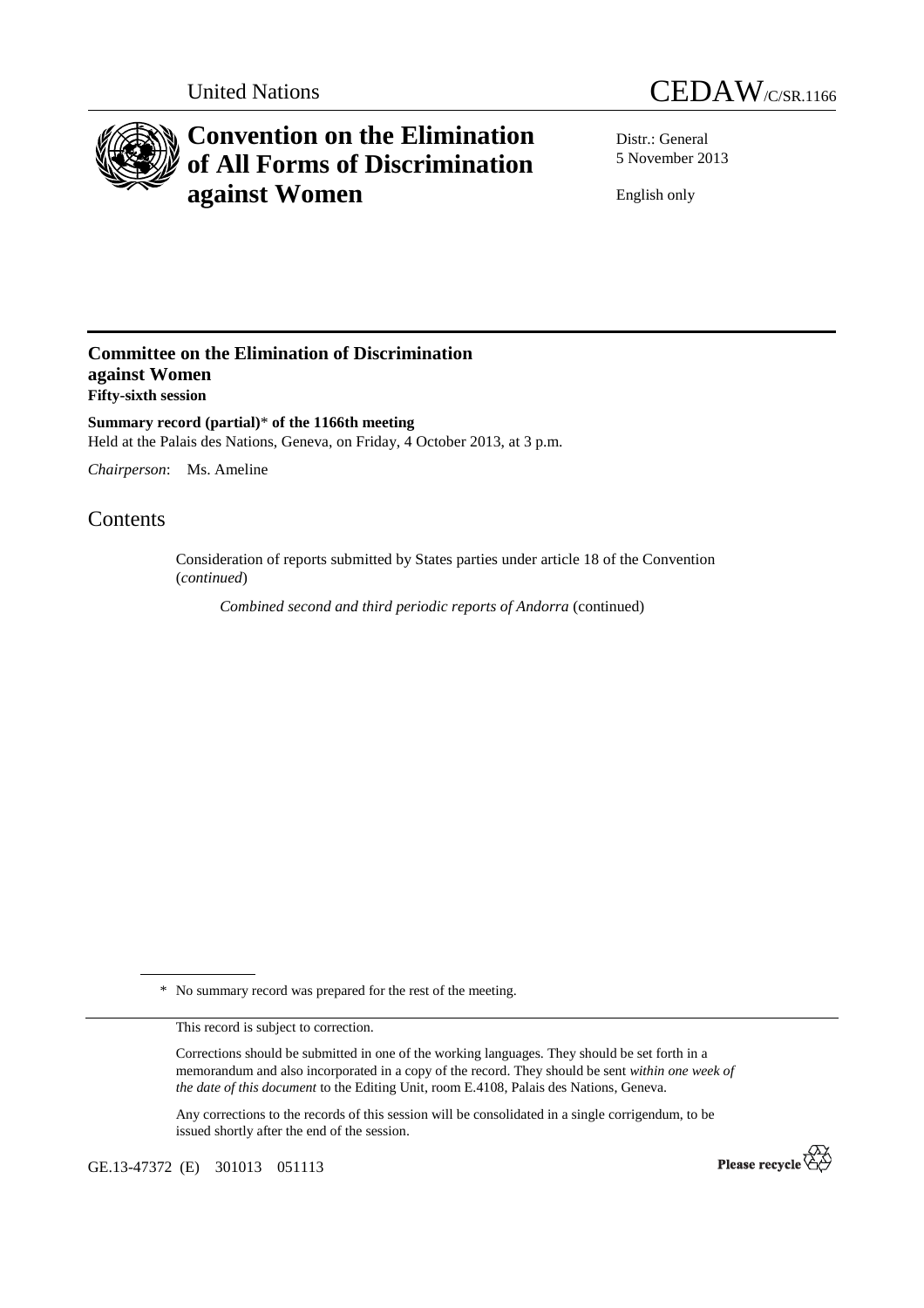*The meeting was called to order at 3 p.m.* 

 **Consideration of reports submitted by States parties under article 18 of the Convention** (*continued*)

*Combined second and third periodic reports of Andorra* (continued) (CEDAW/C/AND/2-3; CEDAW/C/AND/Q/2-3; Corr.1 and Add.1)

1. *At the invitation of the Chairperson, the delegation of Andorra took places at the Committee table.* 

#### *Articles 10 to 14*

2. **Ms. Haidar** requested further details about the status of female migrant workers in the country and data on the main sectors in which they worked. Information on access to housing and the education and health services available to the families of male migrant workers would also be appreciated. She wondered whether the State party planned to ratify the International Convention on the Protection of the Rights of All Migrant Workers and Members of Their Families, the European Convention on the Legal Status of Migrant Workers, and the Council of Europe resolution 1811 (2011) on protecting migrant women in the labour market. Finally, it would be useful to have details of any mechanisms to monitor the results of services provided to migrant women, including relevant statistical data, and on the educational support available to migrant children.

3. **Ms. Nwankwo** asked for clarification of the residency requirements in Andorra and how they affected migrant women, particularly their access to health services, including reproductive health services. Noting with concern that the Andorran parliament had voted to reject a white paper aimed at amending the Criminal Code to decriminalize abortion in cases of a threat to the life or health of the mother and that abortion therefore remained a crime in all cases, and in view of the State party's commitment to implement the recommendation put forward under the universal periodic review process to decriminalize abortion under certain circumstances, she wondered what action the State party had taken to amend legislation so that women who underwent the procedure were no longer punished. She requested data on the number of deaths arising from illegal and unsafe abortions. What measures had been taken to prevent unwanted pregnancies, including providing access to affordable contraception at the primary health-care level, and was information on available services disseminated? She would be grateful for the results of the assessment of HIV/AIDS cases performed by the Epidemiological Monitoring Section in 2004, information on HIV/AIDS care and testing for migrant women and procedures following positive test results. Further information would be appreciated on any measures that had been adopted in the context of the Public Health Act to ensure girls' and women's access to sexual and reproductive health services and information, and on programmes that had been developed for adolescents to prevent and treat sexually transmitted diseases, including HIV/AIDS.

4. **Ms. Marti** (Andorra) said that while the majority of Andorran university students studied in Barcelona or Toulouse, there were just under 500 students registered at the University of Andorra for the 2013/14 academic year. Just over a third of university teaching staff were women and women held just under half of the senior positions. Female university students were strongly represented in the social sciences, including law and economics, and comprised approximately 10 per cent of students specializing in information technology. Sport was part of mainstream education; the delegation would provide more information in that regard, especially on extracurricular sport activities. In 2012/13, the secondary education certificate was obtained by 94 per cent of girls and 87 per cent of boys. A study into the employment opportunities available for vocational training graduates had been launched, the results of which would be available in the second half of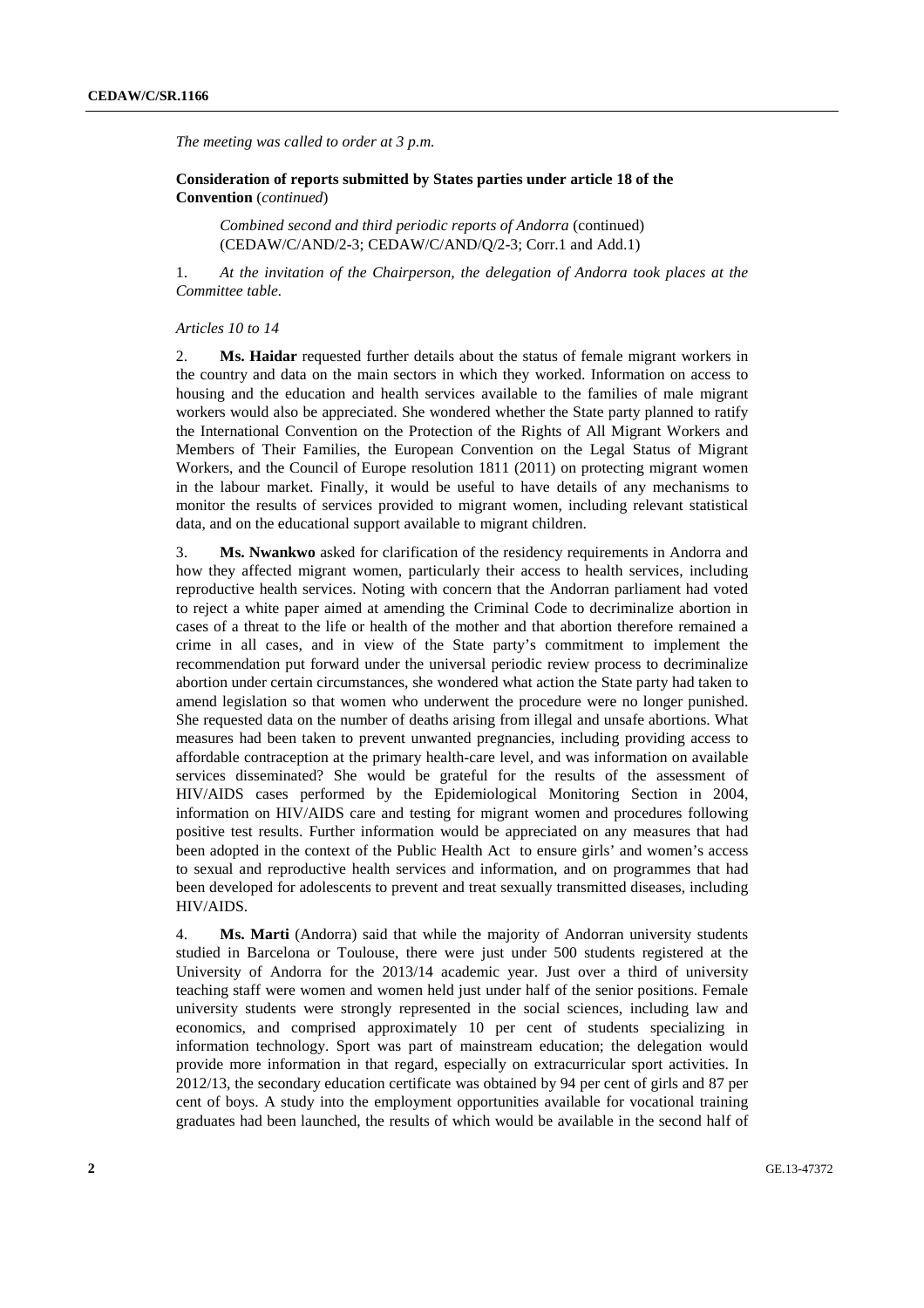2014. While the rate of immigration in the State party had declined, classes for newly arrived migrant children had nevertheless been established at all levels of the educational system. They were designed to meet the specific educational needs and accelerate the integration of those children into the schools chosen by their parents. As the number of pupils in special education programmes was so low, totalling around 150 pupils, it was not possible to explain why more male pupils than female pupils benefited from them. Nevertheless, the principles of inclusive education were upheld and boys and girls were treated equally in the educational system. In addition, human rights issues formed a crosscutting dimension of the training provided to teachers in Andorra and an initiative was under consideration to include human rights in lifelong learning programmes. Lastly, the Government viewed the high number of female teachers in a positive light, and was open to the Committee's feedback on their numbers.

5. **Ms. Cascales** (Andorra) regretted that no data on the number of female migrant workers and their main employment sectors were available. The Government regularly issued work permits on the basis of a quota system in sectors that might benefit from the employment of foreign workers. Migrant workers with work permits who could show that they could support their family financially were entitled to family reunification; the children of migrant workers were then granted access to medical insurance cover and education services. In any event, regardless of the immigration status of their parents, all children were entitled to free education in Andorra. State health care was available for all persons who had legal residency in the country.

6. Unequal working conditions affected both the public and the private sector. The Labour Code stipulated equal pay for men and women, including with respect to the minimum wage and overtime and night-shift pay. While no positive discrimination quotas were in place to guarantee women's employment, a series of measures had been introduced to ensure the right to equality in employment. Those measures included flexible maternity leave arrangements, which facilitated women's re-entry into the labour market and improved the restrictive conditions that prevented women from engaging in overtime work.

7. In 2009, a legal framework for the right to freedom of association entered into force, which provided for the right to collective bargaining and legal remedies in the event of discrimination. However, that legislation was still not being fully implemented by employers mainly owing to the small size of some companies and the lack of awareness among employees of their right to collective bargaining; efforts to raise awareness about that right therefore needed to be made. The law provided for remedies in the event that the principle of equal pay for work of equal value was contravened: the Labour Inspectorate was competent to impose fines on companies and, in the case of discriminatory dismissal, employees were entitled to compensation. In all cases, the burden of proof lay with the employers, not the employees, to justify a decision of unequal pay. Furthermore, employers were responsible for preventing the psychological and sexual harassment of their female employees and providing remedies in the event of harassment.

8. **Ms. Marti** (Andorra) said that in matters concerning the education of children from migrant worker backgrounds, the rights of the child prevailed regardless of whether the children's parents had residency or work permits.

9. **Mr. Forner** (Andorra) said that migration was a complex issue in Andorra owing to the State's comparatively small size and the relatively large migrant population. Although the Government was not in a position at present to commit to the membership requirements of the International Labour Organization (ILO), it had adopted a modern Labour Code that encompassed the relevant international standards concerning migrant work, including ILO conventions and recommendations. It remained willing, however, to reconsider its current position should the national situation change. Turning to the issue of seasonal migrant workers, he said that the Government had recently signed a treaty with Argentina in an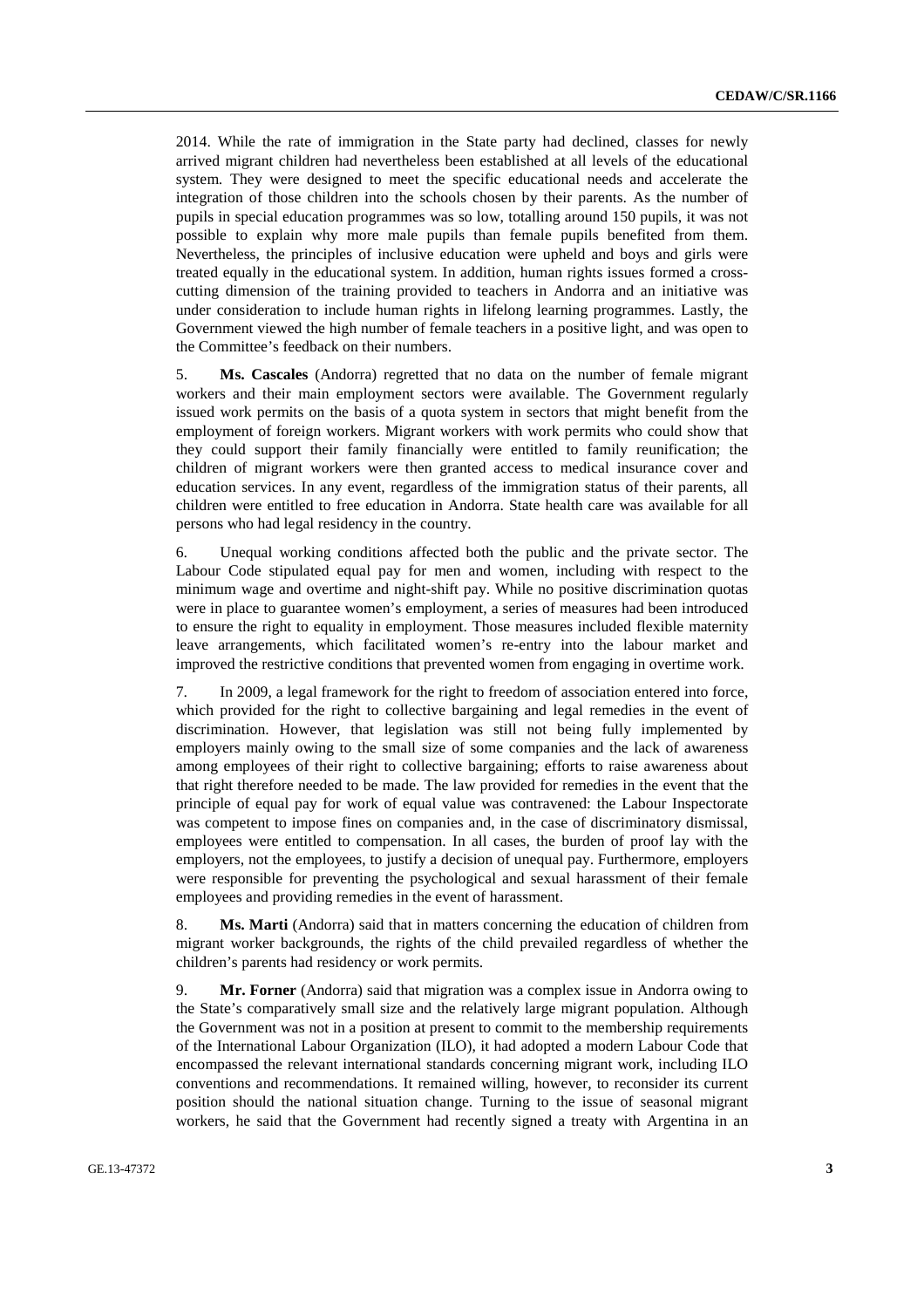attempt to regulate the working conditions of Argentine ski workers. The State party intended to continue with its efforts to protect seasonal workers in its territory and to ensure that legal migrants had equal access to the same services as Andorran nationals.

10. **Ms. Gbedemah** urged the State party to address occupational segregation and asked which specific measures had been taken to increase the enrolment of women in traditionally male-dominated fields of study. In terms of children with disabilities, she asked the delegation to provide further clarification on the reasons why there were more than twice as many boys as girls who attended ordinary schools under special education programmes.

**Ms. Pimentel** said that article 8 of the Andorran Constitution on the right to life contravened article 2 of the Convention concerning the obligation to repeal all national penal provisions which constituted discrimination against women. She wished to know what efforts had been made to balance considerations regarding a child's right to life with that of the mother and whether steps had been taken to modify the Constitution so as to allow for the decriminalization of abortion, particularly in cases of rape or when a mother's life was in danger.

12. **Ms. Jahan** asked whether the State party intended to ratify the International Convention on the Protection of the Rights of All Migrant Workers and Members of Their Families in view of the substantial number of migrant workers in Andorra.

13. **Ms. Haidar** asked the delegation to explain why, despite the country's strict quota system, no sex-disaggregated data on migrant workers were available.

14. **Ms. Nwankwo** asked the State party to provide sex-disaggregated data on the number of people living with HIV/AIDS in Andorra and information regarding the accessibility and availability of sexual and reproductive health care.

15. **Mr. Bruun** asked whether the Labour Code provided for paternity leave and, if so, how many men availed themselves of such leave. He also asked the delegation to provide information on the number of women migrant workers residing legally, and illegally, in Andorra.

16. **Ms. Marti** (Andorra) noted the Committee's suggestion regarding temporary special measures within the educational sector and said that she would discuss the matter with her parliamentary colleagues. The Government had already put in place several initiatives to increase the number of girls studying non-traditional subjects and counteract the underrepresentation of women within the scientific community. However, sustained longterm efforts would be required before any tangible progress could be made in addressing long-standing gender-based stereotypes and pervasive patriarchal attitudes. In an attempt to encourage the right candidates to pursue a career in education, annual salaries in the sector had been set at two to three times the national minimum wage.

17. Turning to the issue of children with disabilities, she said that it was unclear why more boys than girls attended ordinary schools, but the Government would look into the matter and could try to provide the Committee with further information in writing at a later date. Special days with a focus on sexual and reproductive health were organized in all three of the coexisting school systems (French, Spanish and Andorran) to ensure that pupils received all the relevant information that they required to make informed choices.

18. **Mr. Forner** (Andorra) said that the Government recognized the controversial nature of article 8 of the Constitution on the right to life. However, the decriminalization of abortion was a particularly sensitive topic in Andorra. Under the current political system, a prominent member of the Catholic Church, the Bishop of Urgell, along with the President of France, acted as a co-prince and Head of State. Societal attitudes in Andorra had evolved, but despite initiatives to address the issues of abortion and gay marriage, further progress would depend on a shift in cultural norms. At present, prevailing societal attitudes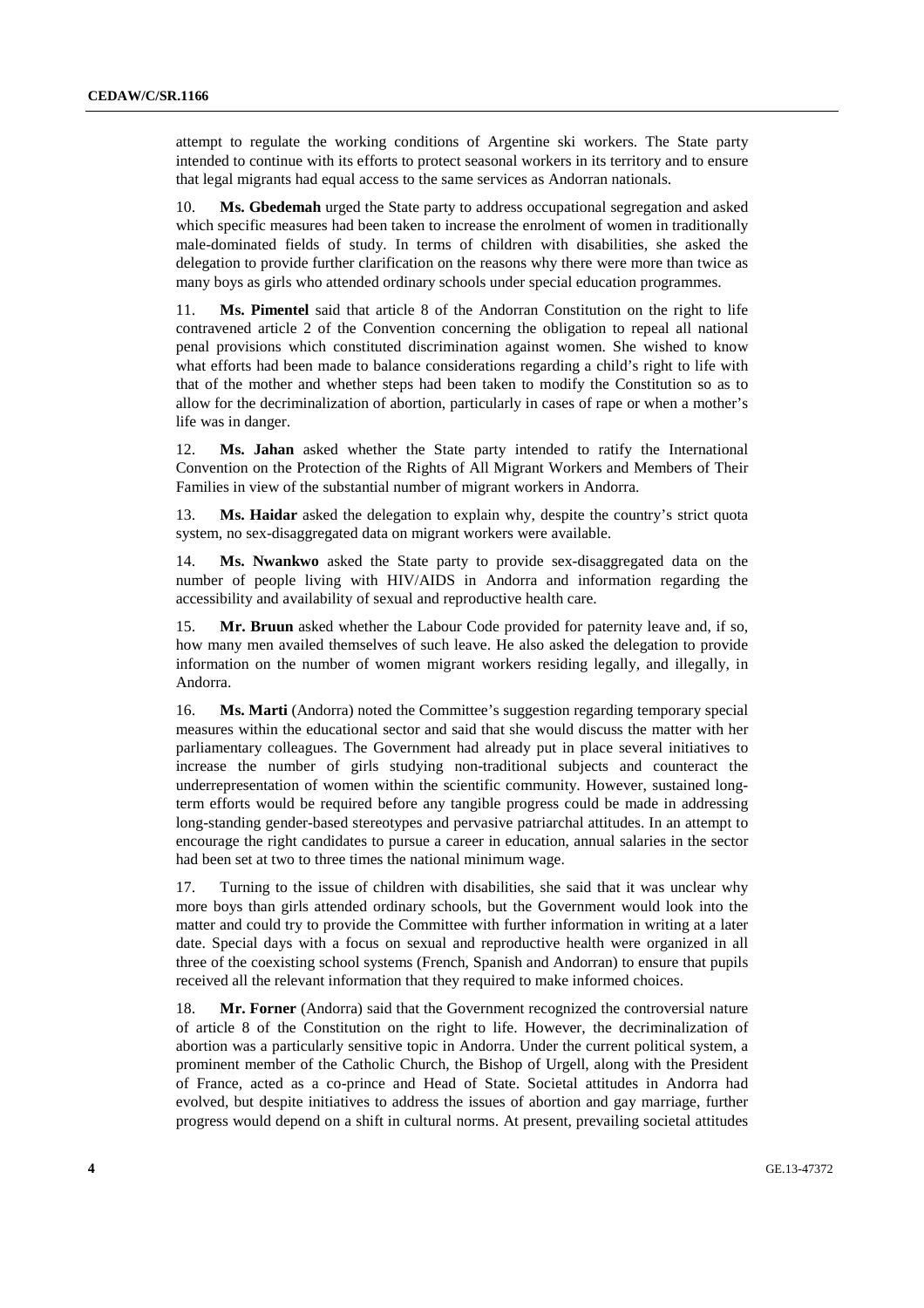provided no impetus to amend the Constitution and decriminalize abortion, since most women requiring an abortion could easily travel to neighbouring third countries for treatment. However, the Government was prepared to make the required modifications to article 8 of the Constitution should the Andorran population demand it.

19. The Government had not ratified the conventions of the Council of Europe concerning migration for the same reasons that it had not become a member of ILO. Migration was a politically sensitive issue which required further parliamentary debate and input from civil society. The Government had not ruled out ratifying the various international instruments concerning migration and migrant workers at a future date, but only if the national situation called for it.

20. **Ms. Cascales** (Andorra) said that the Government had no concrete data on the number of fathers who took paternity leave. It had taken steps, however, to extend the paternity leave provisions contained in the Labour Code, notably by affording new fathers an additional 15 days of leave. Parents of either sex were also eligible for a two-hour reduction in their working hours, upon request, once their child had reached 9 months of age.

21. **Mr. Forner** (Andorra) said that the collection of sex-disaggregated data continued to represent a challenge for Andorran society and that the State party had consequently struggled to adapt its gender strategies accordingly. The Government intended to rectify such failings through the adoption of a new law designed to assign sole responsibility for data compilation to the Ministry of Statistics.

22. **Mr. Villaverde** (Andorra) said that health-care coverage for people who were not legally resident in the country was provided for under the law. Reproductive health care was wholly subsidized by the social security fund, while patients were required to bear a certain proportion of their general health-care costs. However, should patients prove unable to cover their share of the treatment, the State assessed the merits of the cases in question and often covered the costs.

23. Primary health-care centres provided information on health and reproductive health issues, including contraception and prevention of early pregnancies, and worked with schools and teachers on the issue. The State party did not have reliable data on the number of people living with HIV/AIDS in Andorra, as many cases went unreported because of the stigma attached to the disease that continued to persist in society at large. The persons diagnosed with HIV/AIDS in the country received comprehensive care and treatment, but others preferred not to disclose their condition and sought treatment in neighbouring countries instead.

24. **Ms. Pomeranzi** stressed the importance of women's economic empowerment and access to credit facilities as they were strong indicators of women's full enjoyment of human rights and their quality of life. She said the report contained no data on women entrepreneurs and wished to know why and to what extent women had profited from the opportunities arising from the rapid development of Andorra in recent times. How many women were there in decision-making positions in the country's many small and mediumsized enterprises? Were any microcredit schemes available and how many women were applying for such financing? Keeping abreast of technological developments was an important aspect in the economic empowerment of women and she wished to know if the State provided any programmes to train women in the use of new technologies.

25. The report stated that women were clearly the principal beneficiaries of public welfare, highlighting their role as caregivers for the family. However, the situation obviously reflected their economic status and was an indication of poverty among women. She wished to know if the social security system provided sufficient maternity and widows' benefits to support women living below the poverty line.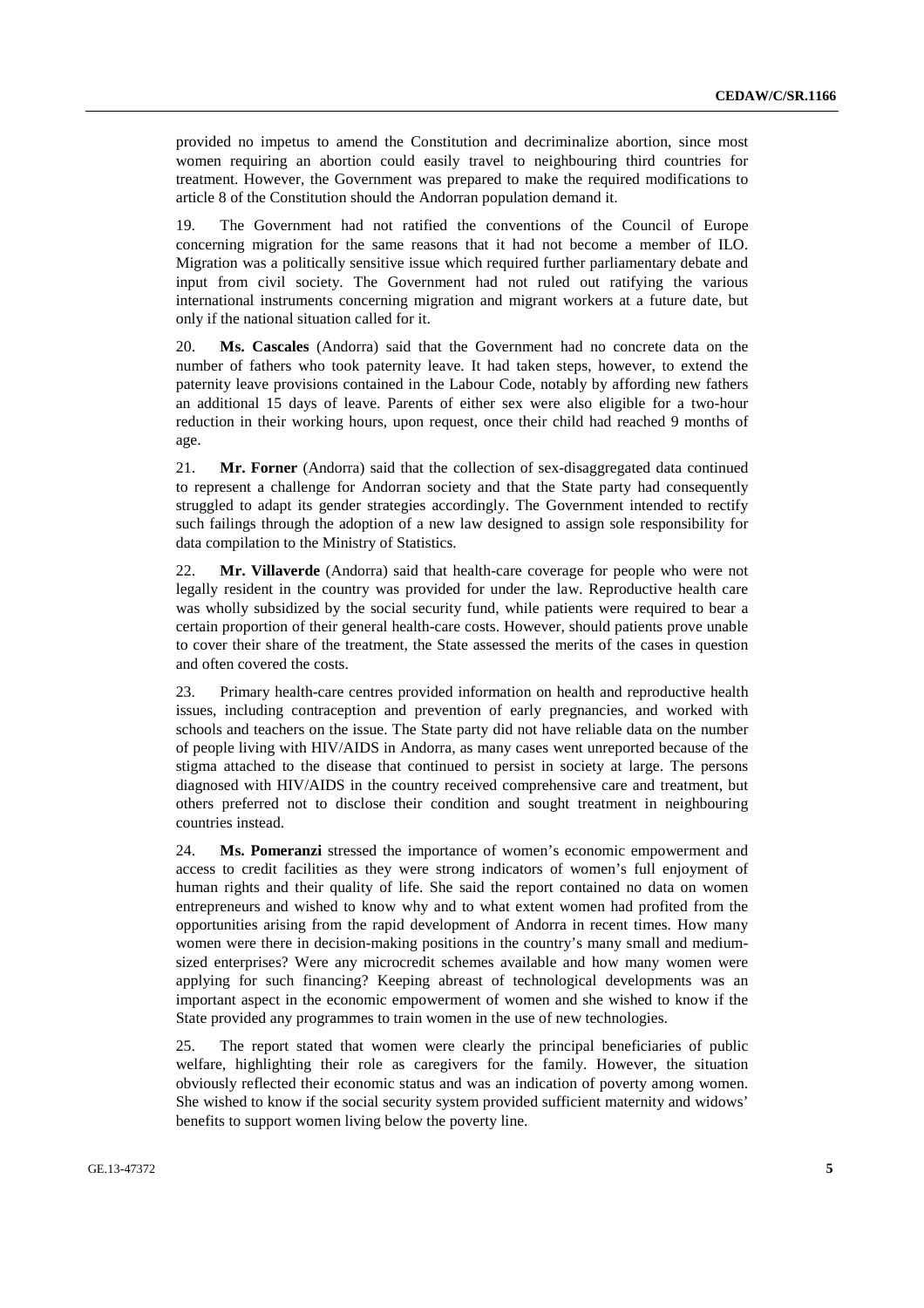26. **Mr. Villaverde** (Andorra) said that the State party at that time had no data on the number of women entrepreneurs and women in managerial positions, but he would try to provide the Committee with that information. There was no public credit system; however, women enjoyed the same access to bank loans and other forms of financial credit as men. There was a national office which helped men and women alike to start up businesses. However, there were no women's entrepreneurship programmes as such.

27. Much of the public welfare was provided to single-parent families, the vast majority of which were led by women with little or no support from their former spouses or partners. Women who did not receive spousal or child support often experienced serious financial difficulties, which the State party tried to address through legal action and public welfare. Andorra sought to provide the greatest possible benefits to cover the upbringing of children from single-parent families with the lightest possible eligibility criteria for assistance. There were various provisions for widows, with benefits differing according to age and the circumstances surrounding the death of their partners. However, if the amount received fell short of the minimum wage, the State made up the difference. Nevertheless, the national association for widows considered the measures insufficient and was calling for reform, which was something the State party would look into.

28. **Ms. Pimentel** urged the State party to give special consideration to the public welfare schemes for widows. In addition, she wished to know if the State party had considered expanding its use of the Internet and information technology to promote women's rights and begin raising awareness of international instruments such as the Convention.

29. **Ms. Bareiro-Bobadilla** said that Andorra could do more to enhance its statistical monitoring of human rights issues and suggested becoming a more active participant in the Gender Equality Observatory for Latin America and the Caribbean under the Economic Commission for Latin America and the Caribbean, which allowed States to share best practices and data on gender issues.

30. **Mr. Villaverde** (Andorra) said that relevant international instruments, including the Convention, had been published on the website of the Ministry of Health and Welfare. However, the site had been undergoing reconstruction and no other page had been established in its absence. Nevertheless, the updated sites should be online in the near future and would cover the necessary information. He welcomed the suggestion of expanding participation in the Gender Equality Observatory for Latin America and the Caribbean, saying that it was an avenue worth exploring, and stressed the State party's commitment to filling all data gaps.

### *Articles 15 to 16*

31. **Ms. Pomeranzi** congratulated the State party for its legislative efforts in promoting equality in marriage. However, she wished to know if Andorra was going to implement the recommendation of raising the minimum age of marriage from 14 to 18, which was a matter of great importance. She also asked if civil partnerships under the law concerning couples in stable unions received the same benefits as married couples, particularly in terms of pensions. Noting that having a Catholic bishop as Head of State made it difficult to tackle issues such as abortion and same-sex marriage, she enquired as to whether it might also prove to be a catalyst for improving the State's position on migration given the Catholic Church's approach to supporting all members of the community and Pope Francis's desire to open new frontiers.

32. **Mr. Forner** (Andorra) said that having the Bishop as Head of State was not a problem; rather, it was an obstacle for those who wished to resolve certain issues which needed to be dealt with carefully. The recommendation to raise the minimum age of